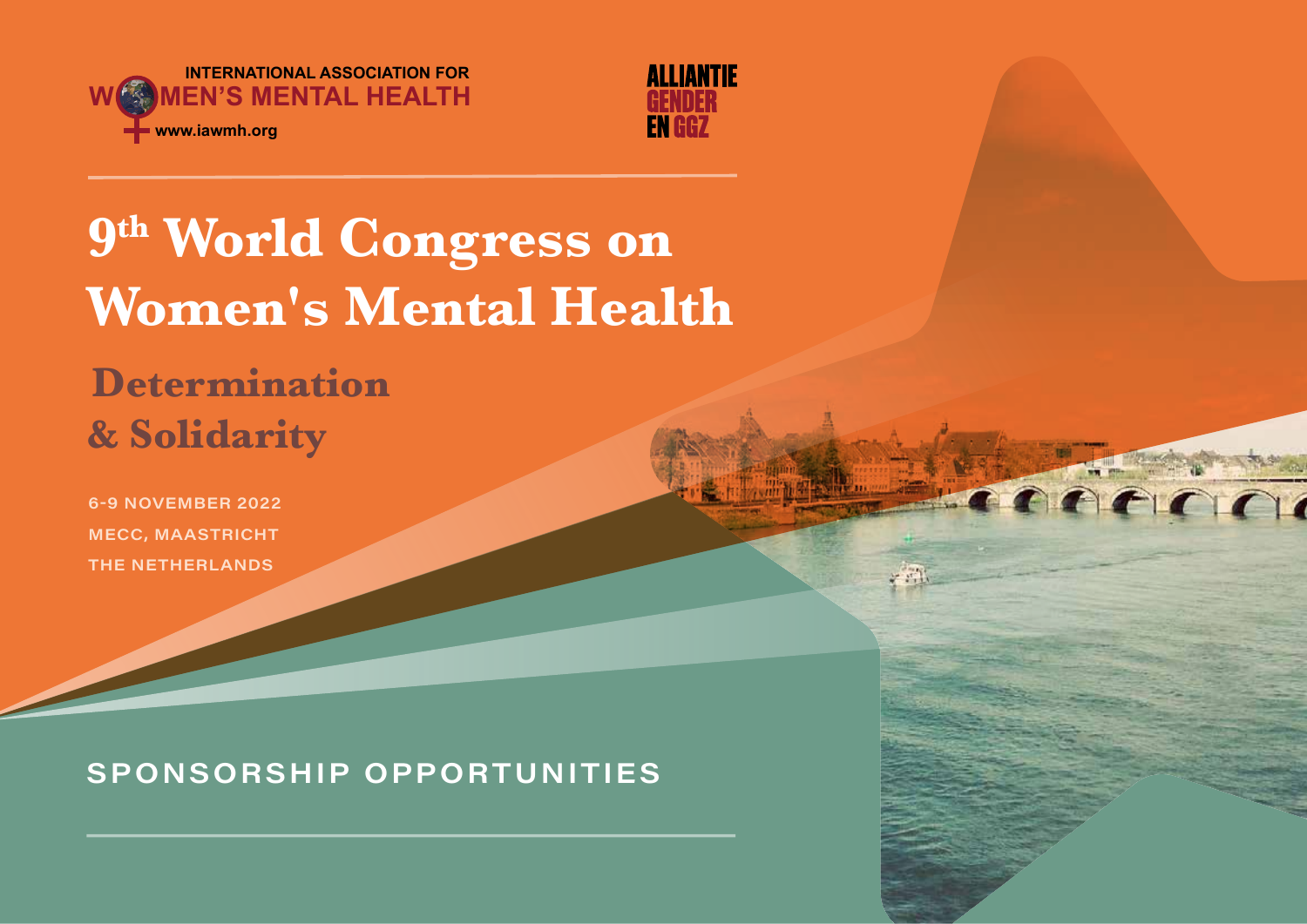## **Welcome**





*The Alliance Gender and Mental Health aims at enhancing the quality of Mental Healthcare for women and diversity. It wants to stimulate research on the role of sex and gender in mental health, and raise awareness on gender sensitive medicine/psychiatry in the public, at schools, vocational training, and in higher education and ensuring a safe accessibility to {mental} healthcare facilities for women and diversity.*

The members of the Alliance for Gender & Mental Health are

- MIND the Dutch Association of Organizations for people with Mental Health problems and their Relatives
- WOMEN Inc. a Dutch organisation for Gender Equity and Parity of Esteem
- De Nederlandse GGz the Organization of Mental Healthcare Facilities
- And professional associations such as
- o The Dutch Association for Nursing Professions V&VN
- o The Association of Mental Health Nurse Practitioners
- o The Dutch Associaiton of Psychologists
- o The Netherlands Psychiatric Association

The 9th Congress of the International Association of Women's Mental Health will be highly interactive and address themes such as gender images in childrearing and society, gender equity, gender sensitive healthcare, autonomy of women, balance between work and home(work), trauma and domestic- sexual- violence, burn-out and also the role of debts and poverty on mental health in women.

The theme of the congress is **Determination & Solidarity**.

**We would love to welcome you as a sponsor!**

**Dr. Patricia J.M. van Wijngaarden-Cremers**, chair **Nienke Hagenbeek MSc**, treasurer **Prof. Rutger Jan van der Gaag**, secretary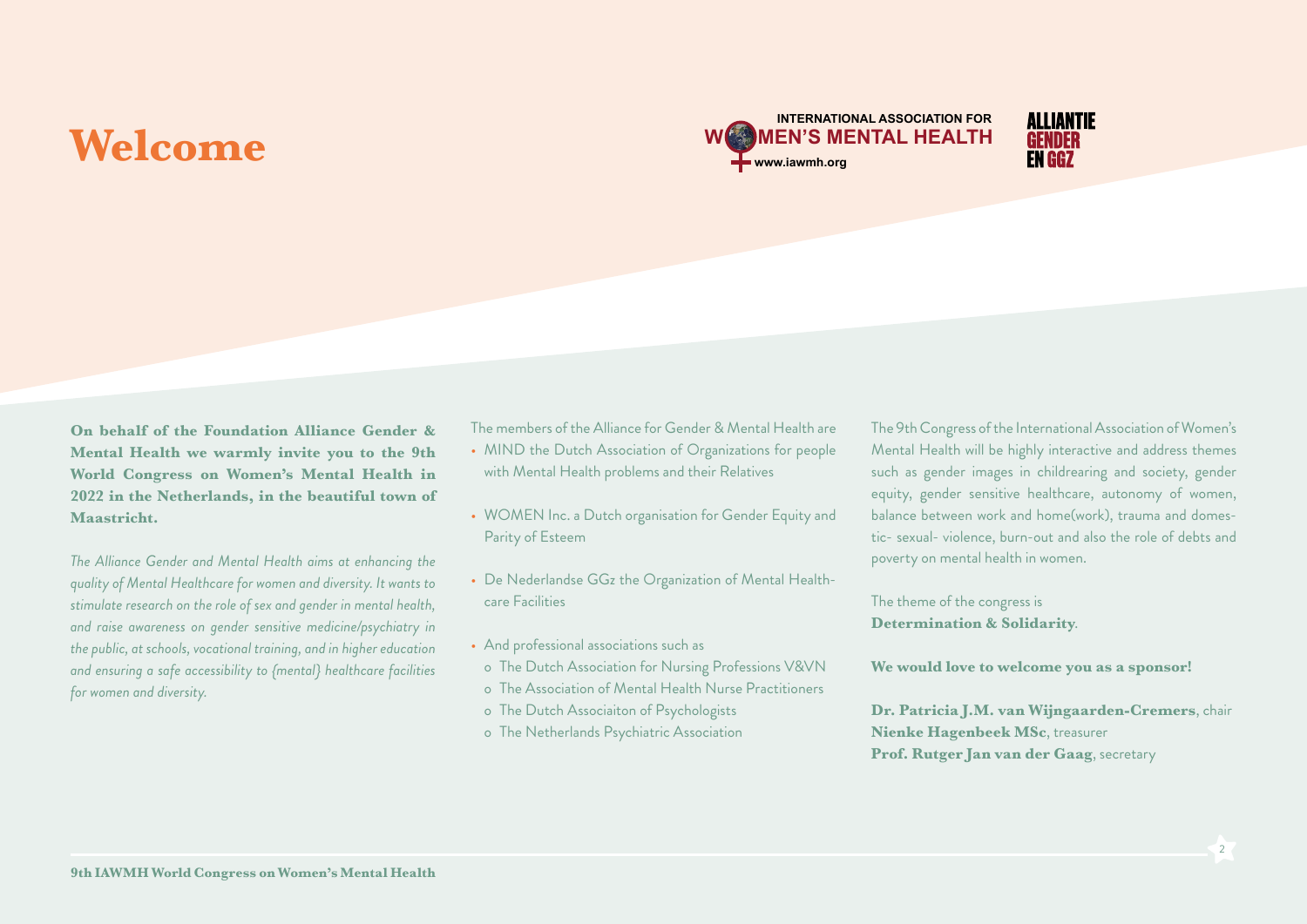## **Invitation to IAWMH 2022 Congress**

The International Association for Women's Mental Health (IAWMH) is very pleased to invite you to the **9th IAWMH World Congress on Women's Mental Health**, which will be held in Maastricht, the Netherlands, in November 2022 (6-9th).

Clinicians and researchers involved in the field of women's mental health from every country are invited to attend this congress and to contribute.

**The International Association for Women's Mental Health** was established in 2001 to improve the mental health of women throughout the world.

This World Congress is an exciting time for the IAWMH as we continue to grow and provide advocacy for women' mental

health and support innovation for clinicians and researchers working in these fields. Our association is dedicated to raising global awareness about the special issues that women face with adverse impacts on mental health. Throughout the world, especially during this pandemic, women face daunting challenges and confronting mental ill health can be a time of hope or else a devastating experience if proper care and understanding are not available.

The IAWMH congress will provide important opportunities for delegates to share experiences of working with women to improve their mental health and to learn about new advances in the field.

This congress is to be held in Maastricht at the heart of Europe with a blend of old traditions and rich and vibrant Dutch

culture. The program will be a combination of neuroscience, psychosocial and environmental presentations that are highly relevant to womens' mental health and treatments for mental illnesses. During the congress we encourage our participants to share experiences as well as relax and enjoy Dutch hospitality.

With our Dutch colleagues, we hope that the **9th World Congress of the IAWMH** will enrich you all and will be an unforgettable experience.

With my best personal regards,

**Professor Florence Thibaut, University of Paris, France IAWMH President**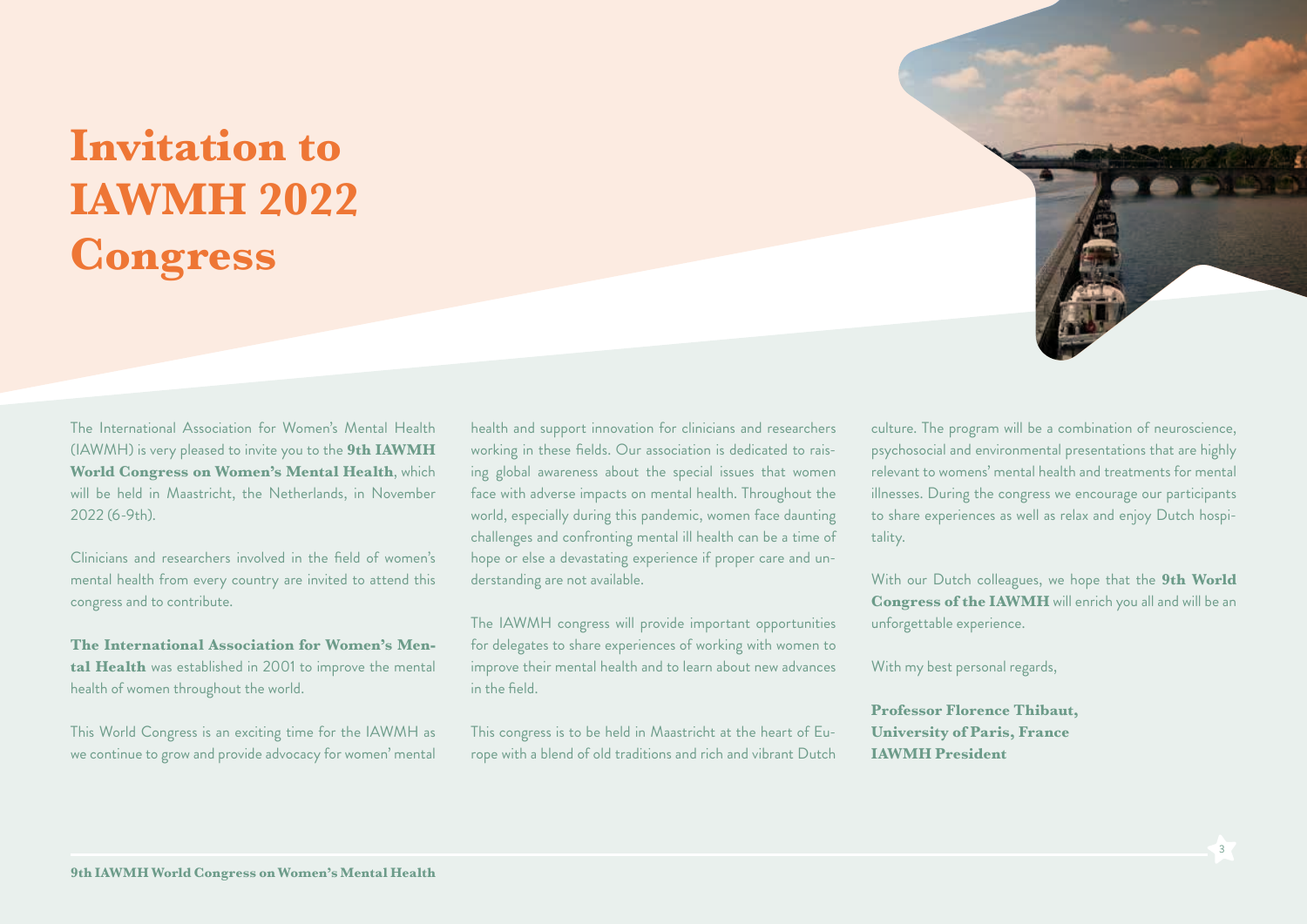## **About IAWMH and the congress**



- **To improve the mental health of women throughout the world.**
- **To expand the fund of knowledge about Women's Mental Health.**
- **To promote gender-sensitive and autonomy-enhancing mental health services for women.**

In the Netherlands, this initiative is supported by the **Alliance for Gender and Mental Health**. Professionals such as psychiatrists affiliated with the NVvP and NIP and POH GGZ psychologists as well as those affiliated with the Association for Gender and Health all work closely with patient organizations (MIND) and social partners WOMEN Inc. and the Dutch GGZ (Dutch Association of Mental Health and Addiction Care).

In November 2022, the congress will be dedicated to the theme of Women's Mental Health: Determination & Solidarity. **From 6 to 9 November 2022**, MECC Maastricht will welcome the **9th World Congress on Women's Mental Health**, four years earlier than originally planned. After previously being held in Madrid, Lima, Tokyo, Dublin and Paris, Maastricht has been chosen as the destination for this 9th edition. It will be a congress with active participants. An opportunity to meet with colleagues, professionals, and users.

A unique forum to meet and speak with each other: professionals, users but also policymakers and lobbyist and interest groups.

The Congress attracts about 1.000 psychiatrists, obstetricians, gynaecologists, general physicians and other medical professionals, psychologists, mental health workers, women's health providers, researchers, policy makers and bureaucrats from about 70 countries from across the globe, representing every continent. The scientific program explores the psychosocial, economic and cultural contexts of women's mental health as well as the genetic, cellular, neural, hormonal, pharmacologic and other basic science aspects. Clinicians of all disciplines including psychiatry, psychology, obstetrics, gynaecology, family healthcare, social work, nursing and community health will contribute their knowledge on best practices and innovative developments to improve women's mental health across the lifespan.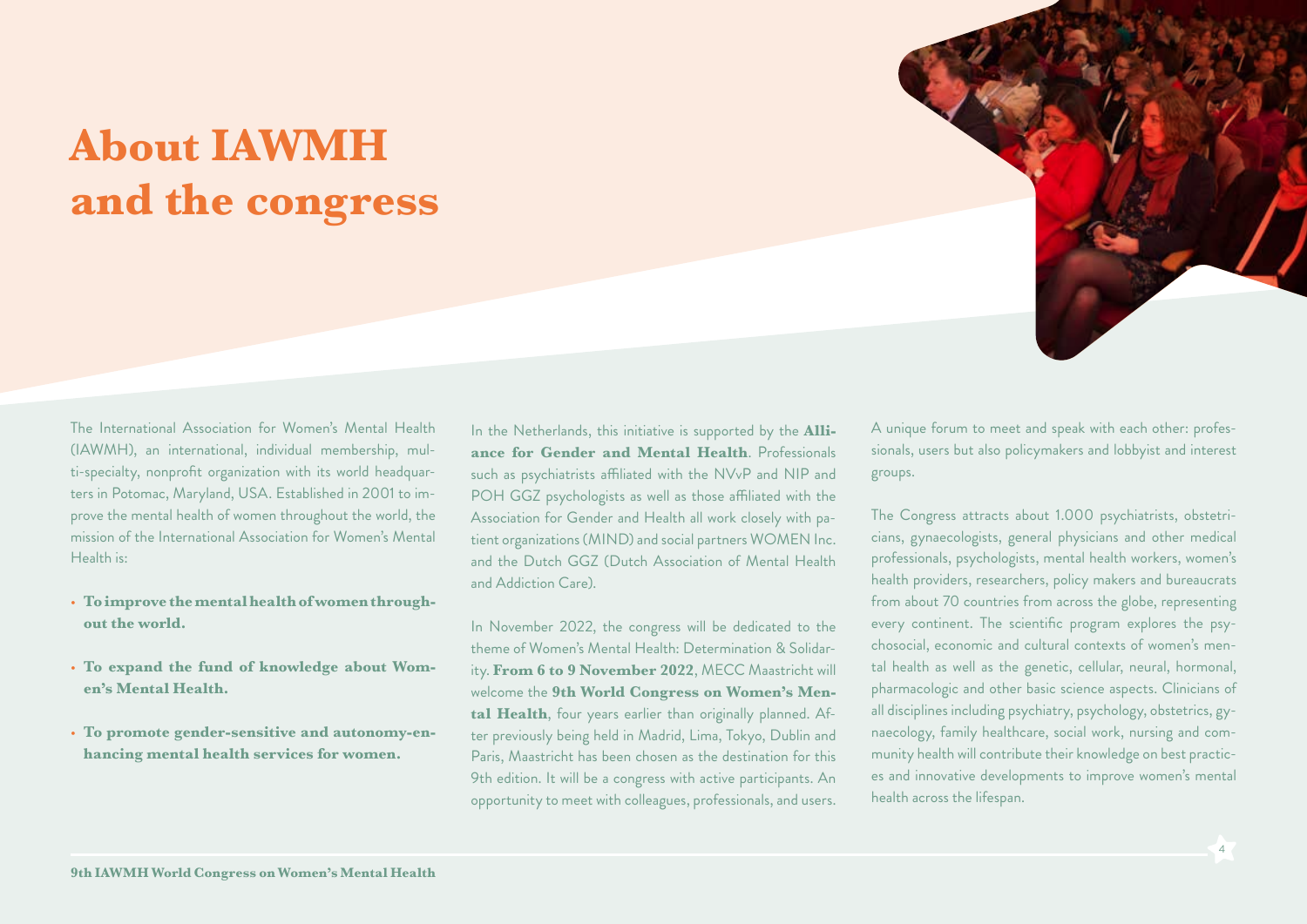## **Previous Congresses**



5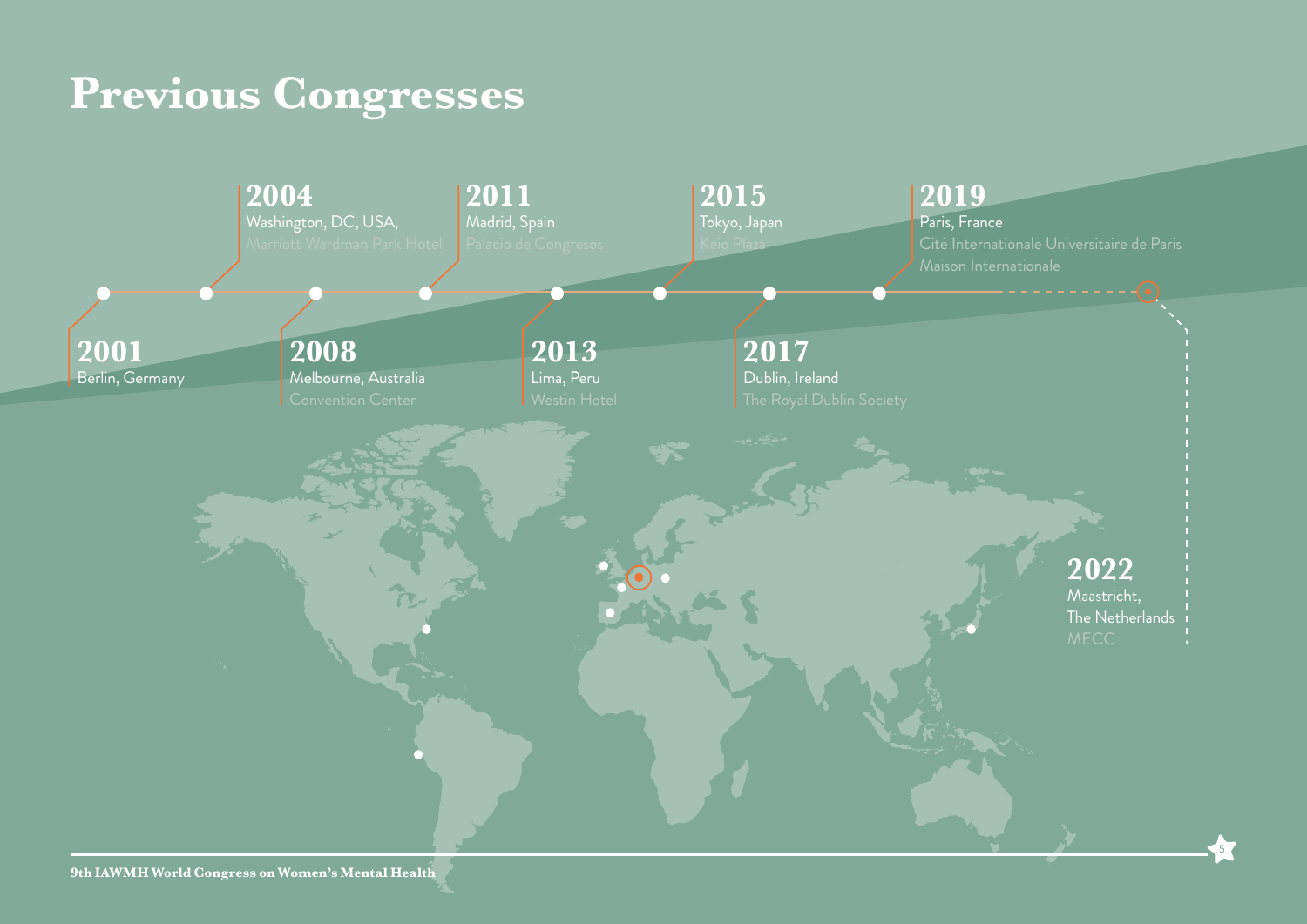## **Congress committees**

## **Core organizing committee**

- **Patricia J.M. van Wijngaarden-Cremers** MD PhD | Chair IAMWH 2022 | Senior Consultant Dimence GGz - *The Netherlands*
- **Prof. Rutger Jan van der Gaag** MD PhD | Secretary IAWMH 2022 | Professor Radboud University Medical Centre & Stradina University RIGA *The Netherlands*
- **Nienke Hagenbeek** MSc | Treasurer IAWMH 2022 *The Netherlands*
- **Prof. Florence Thibaut**

MD PhD| IAWMH, President; Dept of Psychiatry/ Addictology University Hospital Cochin-Tarnier, University of Paris, INSERM U1266, Institute of Psychiatry and Neuroscience Paris, France *France*

**• Prof. Prabha Chandra**

FRCPE, FRCPsych, FAMS | IAWMH, President-elect; Professor of Psychiatry National Institute of Mental Health and Neurosciences, Bangalore, INDIA *India*

**• Debra Tucker** IAWMH Executive Director

*USA*

## **Local organizing committee**

- **Patricia J.M. van Wijngaarden-Cremers**  MD PhD | Chair IAMWH 2022 | Senior Consultant Dimence GGz
- **Prof. Rutger Jan van der Gaag** MD PhD | Secretary IAWMH 2022 | Professor Radboud University Medical Centre & Stradina University RIGA
- **Nienke Hagenbeek** MSc | Treasurer IAWMH 2022
- **Kawa al Ali** MSc | President the Dutch – Mental Health Nurse **Practitioners**
- **Tessa Magnee**

PhD | Board Member the Dutch – Mental Health Nurse **Practitioners** 

- **Ariette van Reekum** MD | Board Member Netherlands Psychiatric Association **• Andrea van der Meer**
- PhD | President The Dutch Association of Psychologists (NIP)
- **Monique Rook**

MSc | Managing Director The Dutch Association of Psychologists (NIP)

**• Jannet Vaessen**  MSc | Founder & Director WOMEN INC

## **• Metty Spelt**

- MSc | Senior Staff WOMEN INC
- **Xanne Visser** MSc | Junior Staff WOMEN INC
- **Machteld Ploeg**

MSc | Board Member The Netherlands Mental Health Organizations

**• Marjan ter Avest**

MSc | Chair MIND the Dutch national Association of organizations for people with mental health problems and their relatives

**• Cisca Goedhart**

MSc | Senior Staff MIND the Dutch national Association of organizations for people with mental health problems and their relatives

**• Katinka Hellweg**

MSc | Staff MIND the Dutch national Association of organizations for people with mental health problems and their relatives

**• Ronald Touw**

MSc | Board Member the Dutch Association for Nursing Professions

**• Marieke Tetteroo**

MSc | Board Member the Dutch Association for Nursing Professions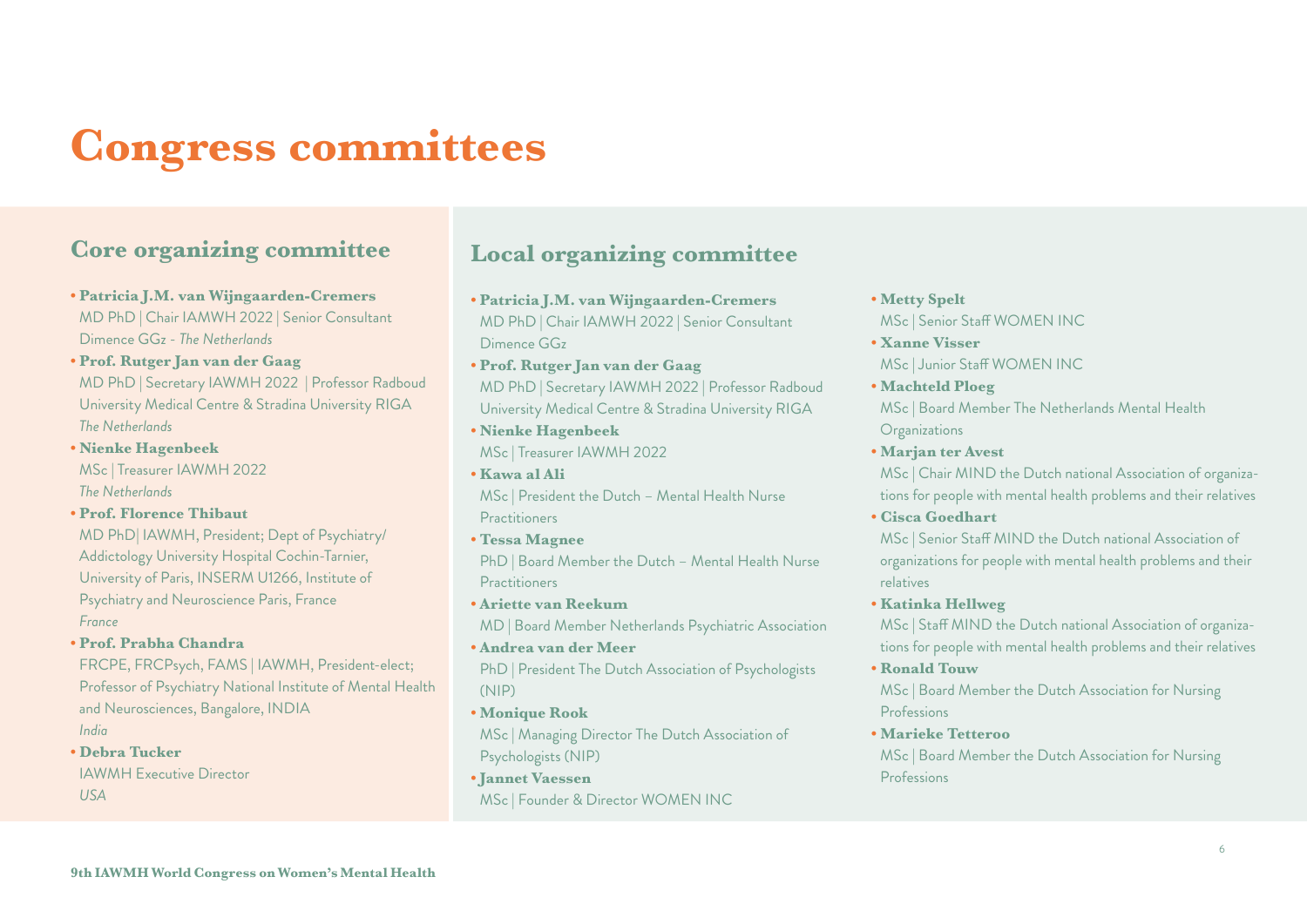## **Congress themes Abstract categories**

### **Reproduction and women's mental health**

- Puberty
- Sexuality and sexual dysfunction
- Menstrual cycle
- PMDD
- Contraception
- Abortion
- Infertility/Assisted fertilisation
- Maternal mental health
- Pregnancy and birth
- Pregnancy loss
- Caesarean sections
- Midwifery
- Infanticide
- Postpartum disorders
- Menopause
- Hormone therapy
- Older Mothers

## **Women and psychiatric disorders**

- Epidemiology
- Screening and Assessment
- Mood disorders
- Anxiety disorders
- ADH
- Psychosis
- Dementia
- Substance abuse
- Eating disorders
- Suicide

## **Treatment issues for women with mental illness**

- Psychopharmacology
- Psychotherapies
- New treatments
- Complementary and Alternative

### **Etiology and prevention of mental illness in women**

- Genetics
- Brain differences
- Stress
- Well-being
- Resilience

7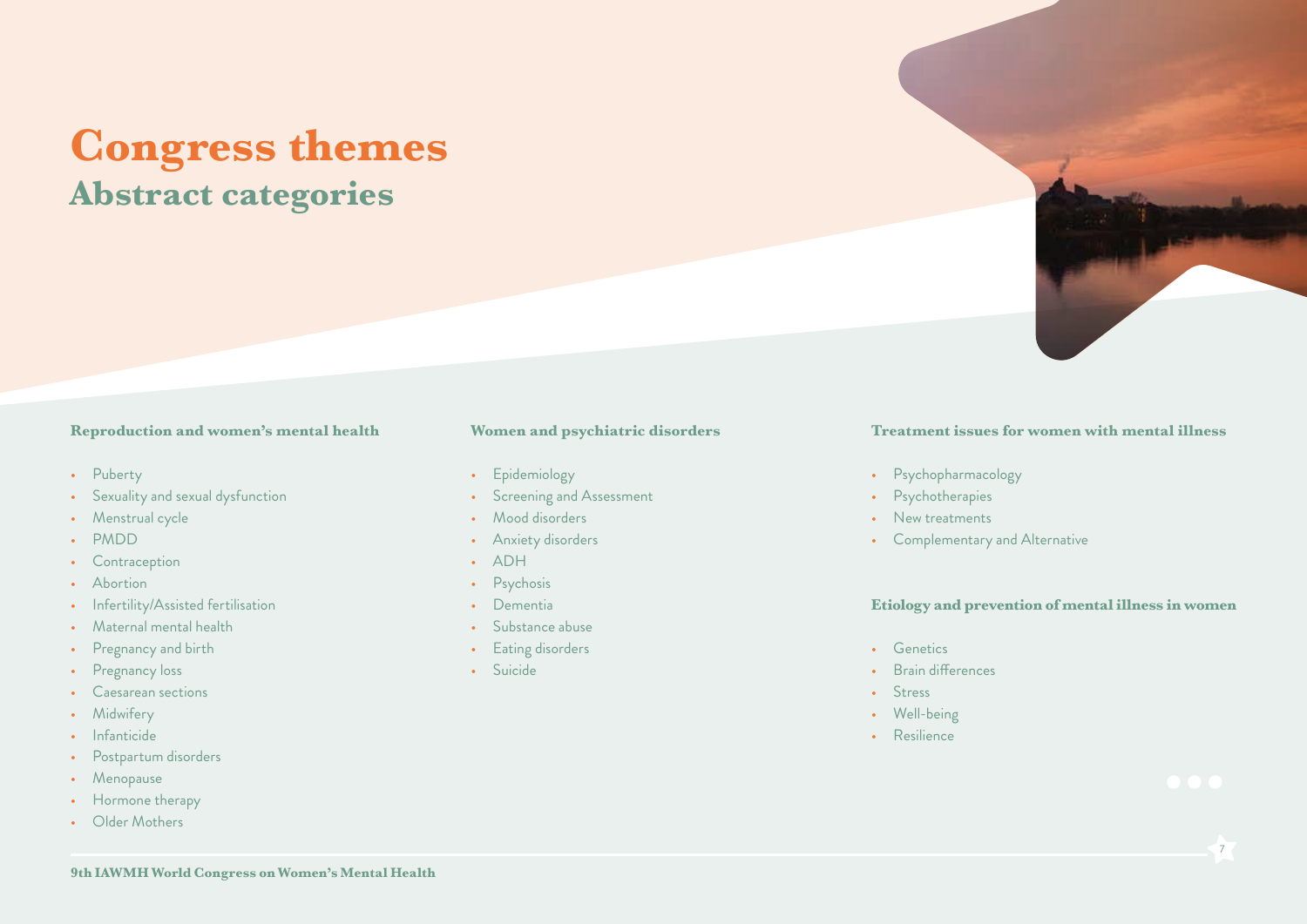## **Congress theme Abstract categories**

### **Psychological aspects of medical illness in women**

- Consultation
- Gynaecologic cancer
- Breast cancer
- Cardiovascular disease
- Autoimmune diseases
- Polycystic Ovarian Syndrome
- HIV/AIDS
- Smoking

## **Women's mental health in special populations**

- Child & Adolescent Mental Health
- Aging & Elderly Women
- Indigenous and First Nation Women
- Immigrants & Refugees
- Lesbian Mental Health

## **Political and sociocultural aspects of women's mental health**

- Ethical challenges
- Diversity issues
- International women's mental health
- Ethnic / cultural / religious challenges
- Poverty
- Trauma, violence, abuse, discrimination
- War and natural disasters
- Women's career development
- Feminism
- Women and leadership
- Global Warming

#### **Other**

• COVID-19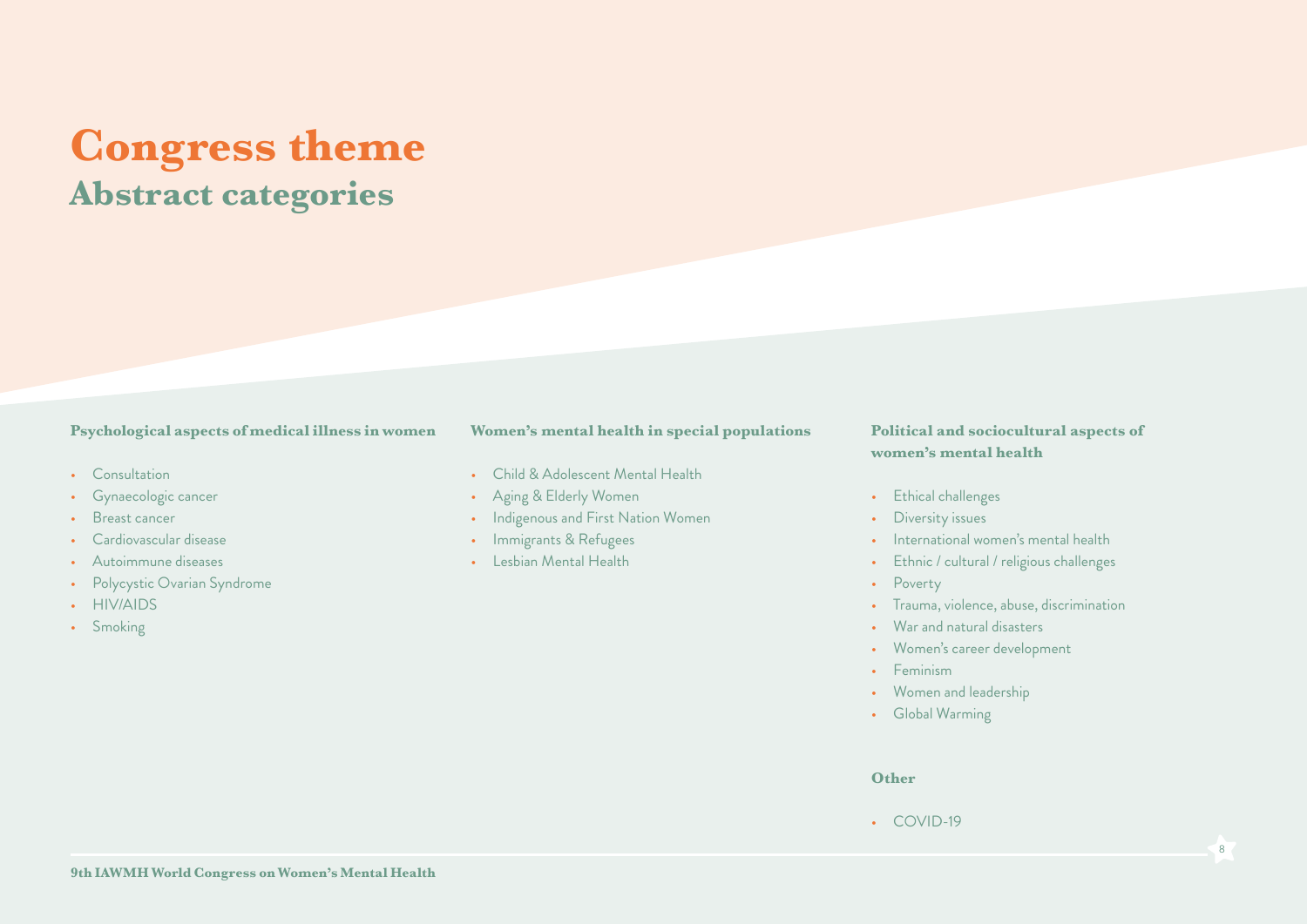## **Why sponsor?**



## **Put Your Business in the Spotlight**

Having a presence at our congress positions you and your business as an authority in our industry. You gain respect and credibility by standing out from the pack of attendees and prominently displaying your products and marketing materials. Instead of just attending the congress and looking for people to share your business card with, sponsorship brings attendees who are eager to find out about your business directly to you.

## **Lead Generation and New Contacts**

Be sure to have some sort of lead generation system in place during the days of the IAWMH 2022 congress. People will give up business cards and email addresses in exchange for a chance to win a great prize in a draw, samples or even chocolates and other promotional item giveaways.

## **New Clients, New Customers, New Business**

Not only are the attendees of the IAWMH 2022 congress potential new clients and customers, so are your fellow sponsors and vendors! You can form new business partnerships, meet likeminded business professionals in complimentary businesses with which you share the same target market but are not in competition.

#### **Get Your Brand Noticed**

Being featured in the program booklet of the IAWMH 2022 congress, on the website with your logo and having a booth at the exhibition are all great ways to leverage your sponsorship and get brand recognition.

## **Get in Front of Your Target Market**

The IAWMH 2022 congress organizers are spending time and money marketing the IAWMH 2022 congress to your target audience, bringing these attendees into the room. Your job is to come prepared to take full advantage of this opportunity by making sure you create eye-catching & professional signs, marketing materials and product displays that draw attendees to you.

## **Market Your Business Inexpensively**

We all know how much advertising your business can cost. It can run into a thousand euros or more to place an ad in a wellknown local publication that will appear only once! Spending that same amount or less as a sponsor at the IAWMH 2022 congress is a much wiser investment that will bring a greater return on investment. Remember, you will be in the same room with hundreds of attendees who are your target market. By leveraging the IAWMH 2022 congress to your advantage, there will be no limit on your potential ROI.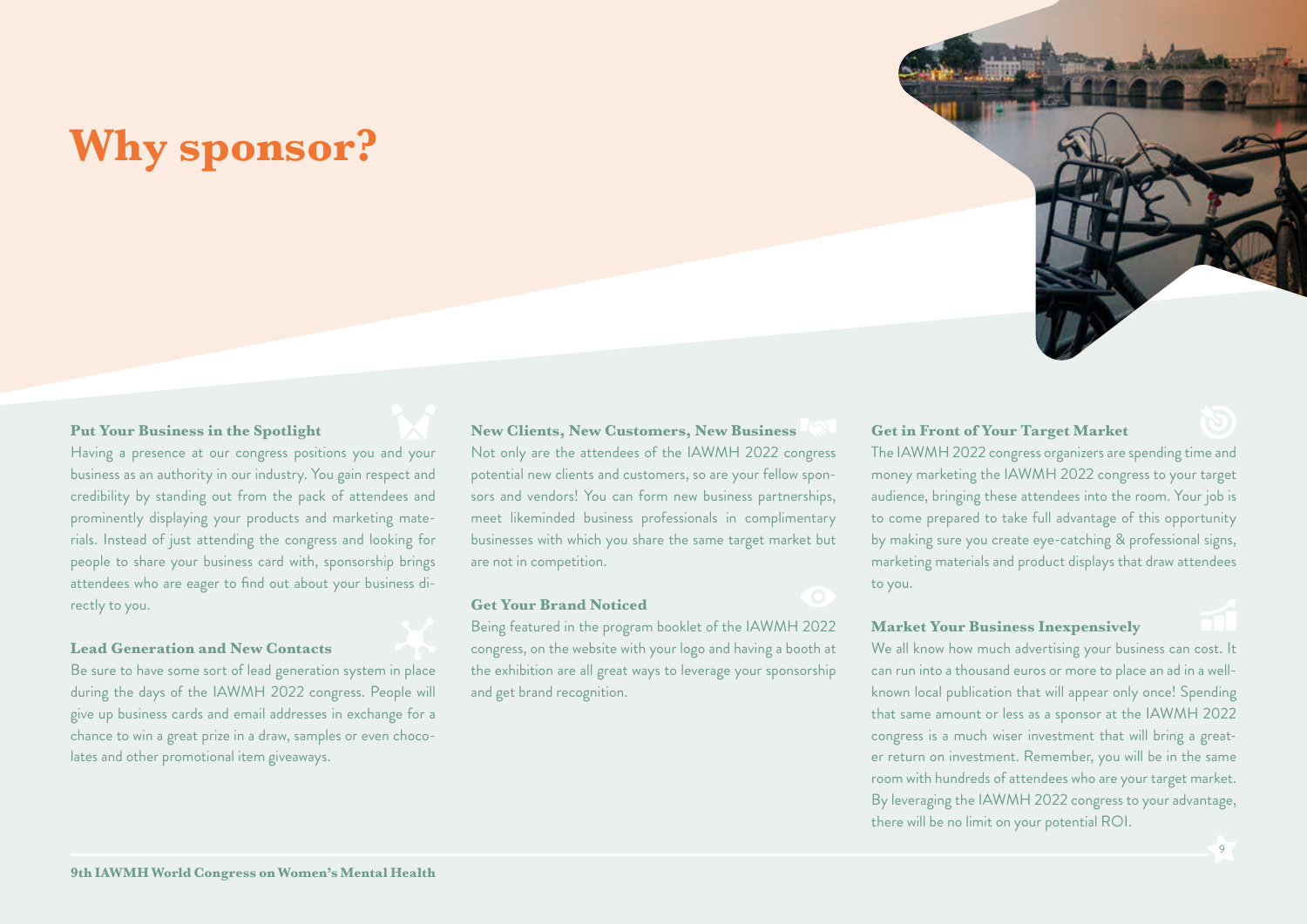

## **Programme Highlights**

As from the Opening Ceremony on Sunday November 6th, until the Closing Ceremony on November 9th, the Exhibition Area will be open to all participants permanently. All the breaks and posters will take place there.

Along with more than 100 oral presentations and posters, over 30 symposia and 16 workshops will be offered to the participants over the four days of the congress!

## **Plenary addresses:**

- **Prof Florence Thibaut** President IAWMH
- **Prof Prabha Chandra** President Elect of the IAWMH

## **Keynote speakers:**

- **Prof Danuta Wasserman** Stockholm, Sweden
- **Prof Iris Sommer** Groningen, the Netherlands
- **Dr. Bibilola D. Oladeij** Ibadan, Nigeria
- **Prof Ruby Castella** Mexico
- Contributions from **Dr Edith Egers** USA and **Dr Dennis Mukwege** Congo

**Extraordinary Plenary on Wednesday November 9th** With contributions, amongst others, from

- **Ursula von der Leyen** and **Frans Timmermans**  EU Commission
- **Corinne Helder** Minister of Health the Netherlands
- **Mariette Hamer** Dutch Commissioner for Violence against Women

## **Exhibition hours in Expo Foyer:**

| Sunday    | $13:00 - 19:00$ |
|-----------|-----------------|
| Monday    | $08:00 - 18:30$ |
| Tuesday   | $08:00 - 18:30$ |
| Wednesday | $08:00 - 14:00$ |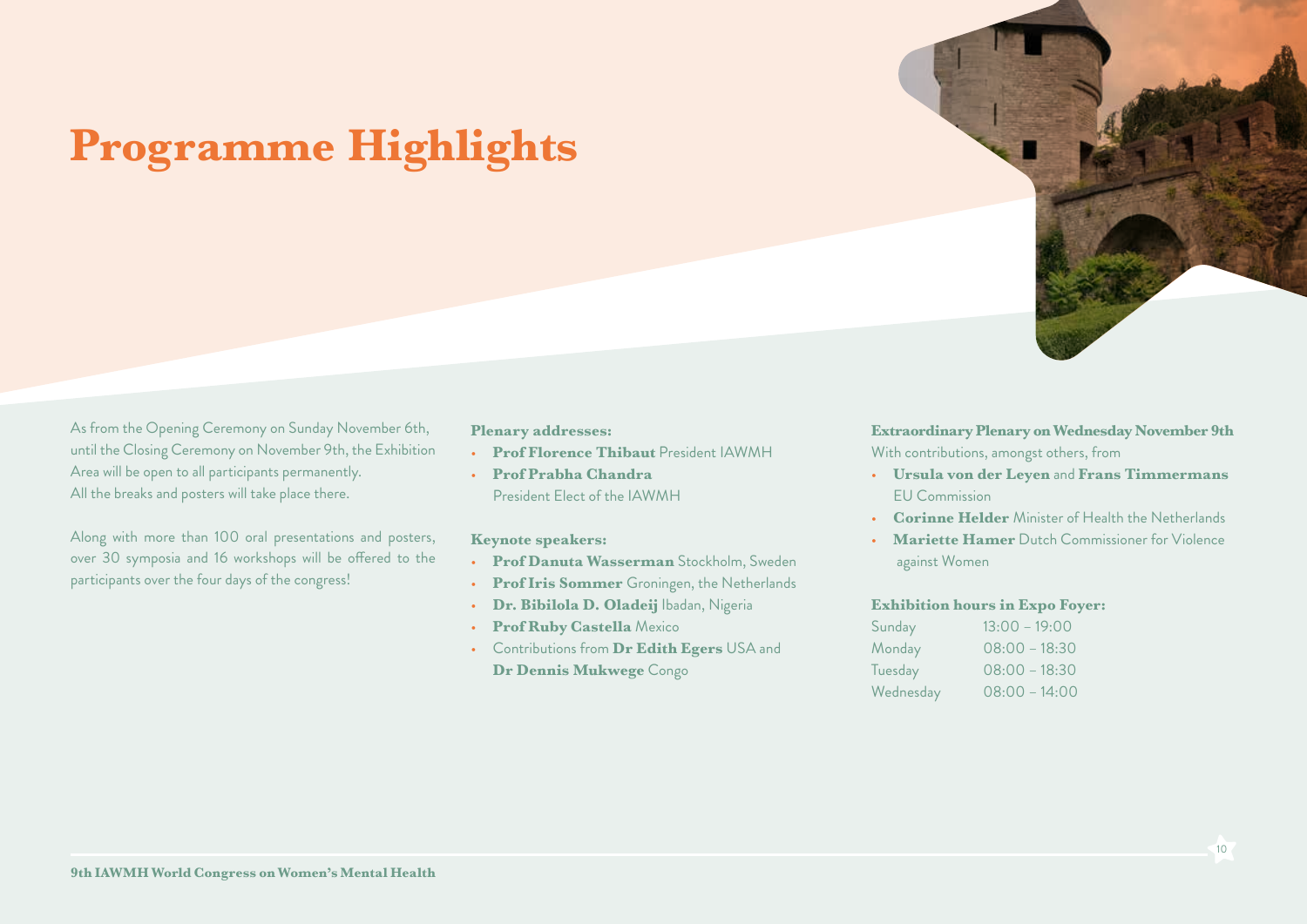## **City of Maastricht**

## **Maastricht**

Maastricht, the oldest city in the Netherlands, lies at the heart of a Euregion of 4 million people who live in 3 countries and speak 4 languages. With a history stretching back some 2.000 years, the Romans, Spaniards, French and Germans have all left their mark in Maastricht. The energy that this generates has resulted in a city that is bursting with creativity, with researchers and with young innovators.

Maastricht is a very attractive tourist destination in the Netherlands with historic buildings, trendy designer shops, beautiful churches, adventure filled caves, tantalizing menus and welcoming café terraces. Maastricht is a dynamic, historic city which is easy to get around. Hotel and traffic infrastructure is very convenient, and Maastricht is easily accessible by plane, by train and by car due to its central location in the heart of Europe. Maastricht has superb international facilities and regularly organizes similar congresses.

### **MECC**

The MECC convention center is situated physically on the grounds of the Maastricht Health Campus. As a multifunctional and compact venue, MECC Maastricht has 30 years of experience in hosting corporate meetings, extraordinary events, large conferences and exhibitions in a climate where service and quality are the keywords. From start to finish, MECC Maastricht is determined to make each event a great success. From the culinary team to the technicians, everyone has high quality service as a standard.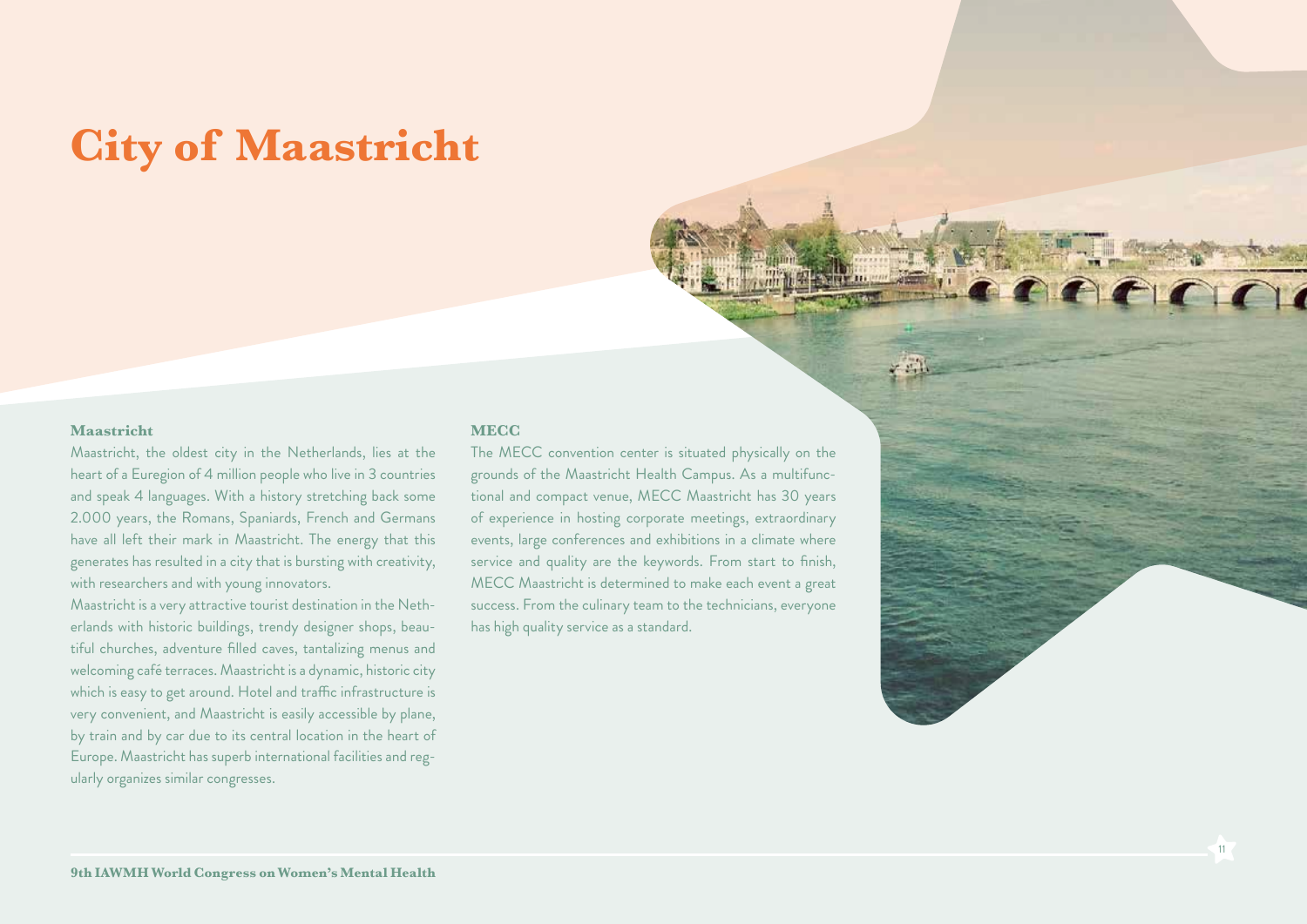## **Sponsorship opportunities**



Sponsorship opportunities are an excellent way to keep your company's name out front. We offer Gold, Silver and Bronze levels. In addition, you can also choose to be an advertiser only, in case you do not need to exhibit. Individual sponsor opportunities are available as well. Sponsorships are a critical tool in your marketing efforts and an ideal way to ensure your sales and marketing messages are seen and heard. The IAWMH 2022 congress is the perfect event to meet, learn and get inspired.

## **9TH WORLD CONGRESS INTERNATIONAL ASSOCIATION OF WOMEN'S MENTAL HEALTH**

- November 6 November 9, 2022
- MECC, Maastricht Exhibition and Congress Centre
- Maastricht, the Netherlands
- Approx. 1,000 participants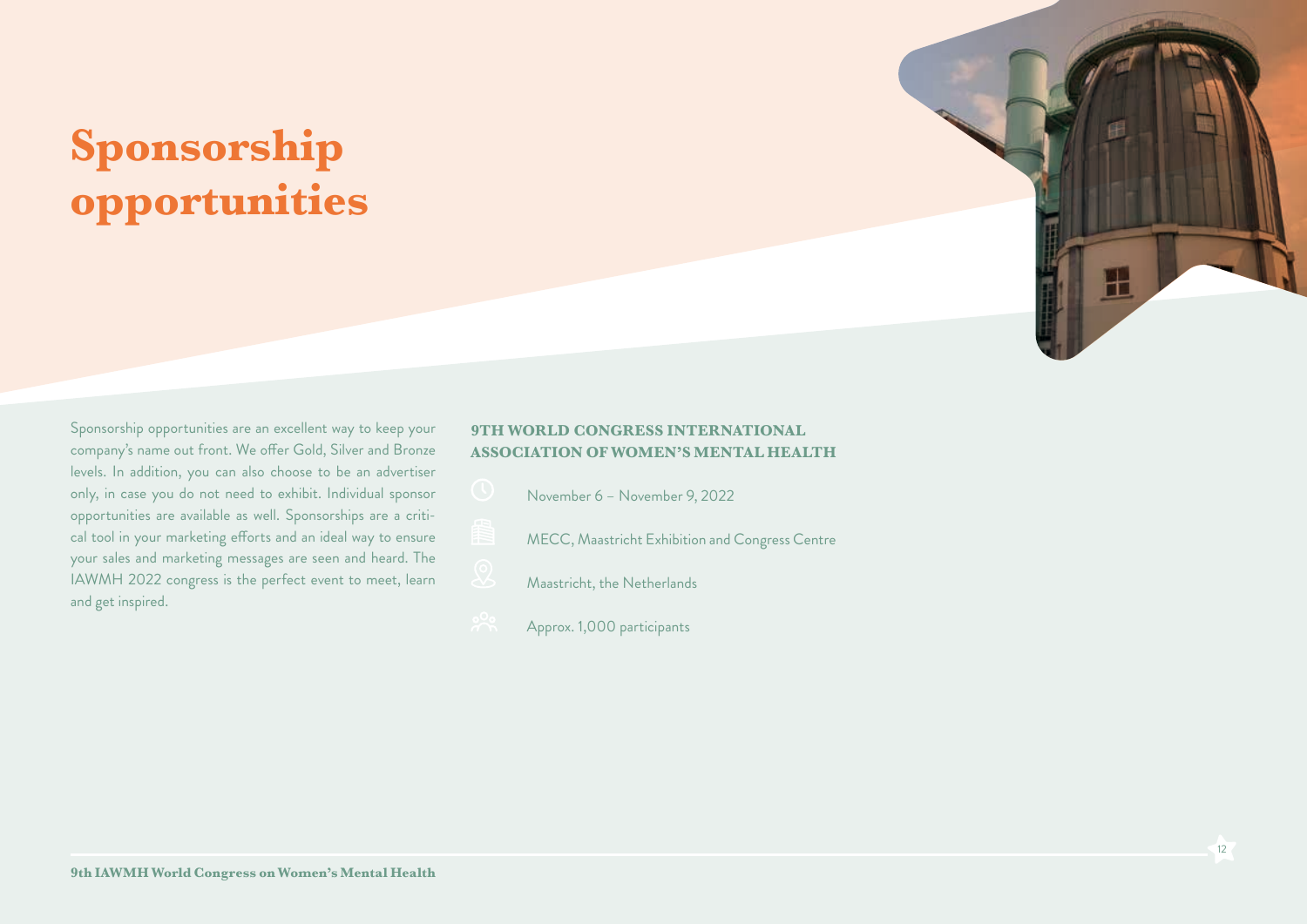## **Sponsorship and exhibition opportunities at a glance**

## **Sponsor packages IAWMH 2022**

| Sponsorship category                                                                                                             | Gold             | Silver           | <b>Bronze</b>    | Advertiser   |  |
|----------------------------------------------------------------------------------------------------------------------------------|------------------|------------------|------------------|--------------|--|
| Minimum amount                                                                                                                   | €10.000          | € 5.000          | €2.500           | € 1.000      |  |
| Availability                                                                                                                     | Unlimited        | Unlimited        | Unlimited        | Unlimited    |  |
| Exhibition space (includes: electricity, table and two chairs)                                                                   | $12 \text{ m}^2$ | 9 <sub>m²</sub>  | 6 m <sup>2</sup> |              |  |
| Banner at the congress venue (to be provided by sponsor and to be approved by organisation)                                      | $\checkmark$     |                  |                  |              |  |
| Company logo on congress website on homepage congress website                                                                    | $\checkmark$     |                  |                  |              |  |
| Company logo on congress website and digital programme book (sponsor page)                                                       | $\checkmark$     | $\checkmark$     | $\checkmark$     | $\checkmark$ |  |
| Company description (max. 250 words) on congress website and digital congress book (sponsor page)                                | $\checkmark$     | $\checkmark$     | $\checkmark$     | $\checkmark$ |  |
| Acknowledgement at opening session                                                                                               | $\checkmark$     | $\checkmark$     |                  |              |  |
| Full access congress passes                                                                                                      | $\overline{3}$   | $\overline{2}$   |                  |              |  |
| Complimentary congress dinner ticket                                                                                             | $\overline{2}$   |                  |                  |              |  |
| Full page advertisement in digital programme book                                                                                | $\checkmark$     |                  |                  | $\checkmark$ |  |
| Half page advertisement in digital programme book                                                                                |                  | $\checkmark$     |                  |              |  |
| À la carte options                                                                                                               |                  |                  |                  |              |  |
| Round table sponsor, promotional items to be provided by sponsor (limited availability)                                          | $\epsilon$ 2.000 | € 2.500          | € 3.000          | € 3.500      |  |
| Coffee break sponsor, promotional items to be provided by sponsor (limited availability)                                         | € 2.000          | € 2.500          | € 3.000          |              |  |
| Exclusive lanyard sponsor (including company branded lanyards for all delegates)                                                 | $\epsilon$ 2.000 | $\epsilon$ 2.500 | € 3.000          |              |  |
| Present your name and logo on the screen in the plenary lecture room before and<br>after keynote lectures (limited availability) | €1.000           | €1.250           | € 1.500          |              |  |
| Welcome reception sponsor                                                                                                        | Upon request     | Upon request     | Upon request     |              |  |
| Congress dinner sponsor                                                                                                          | Upon request     | Upon request     | Upon request     |              |  |
| Activity sponsor                                                                                                                 | Upon request     | Upon request     | Upon request     |              |  |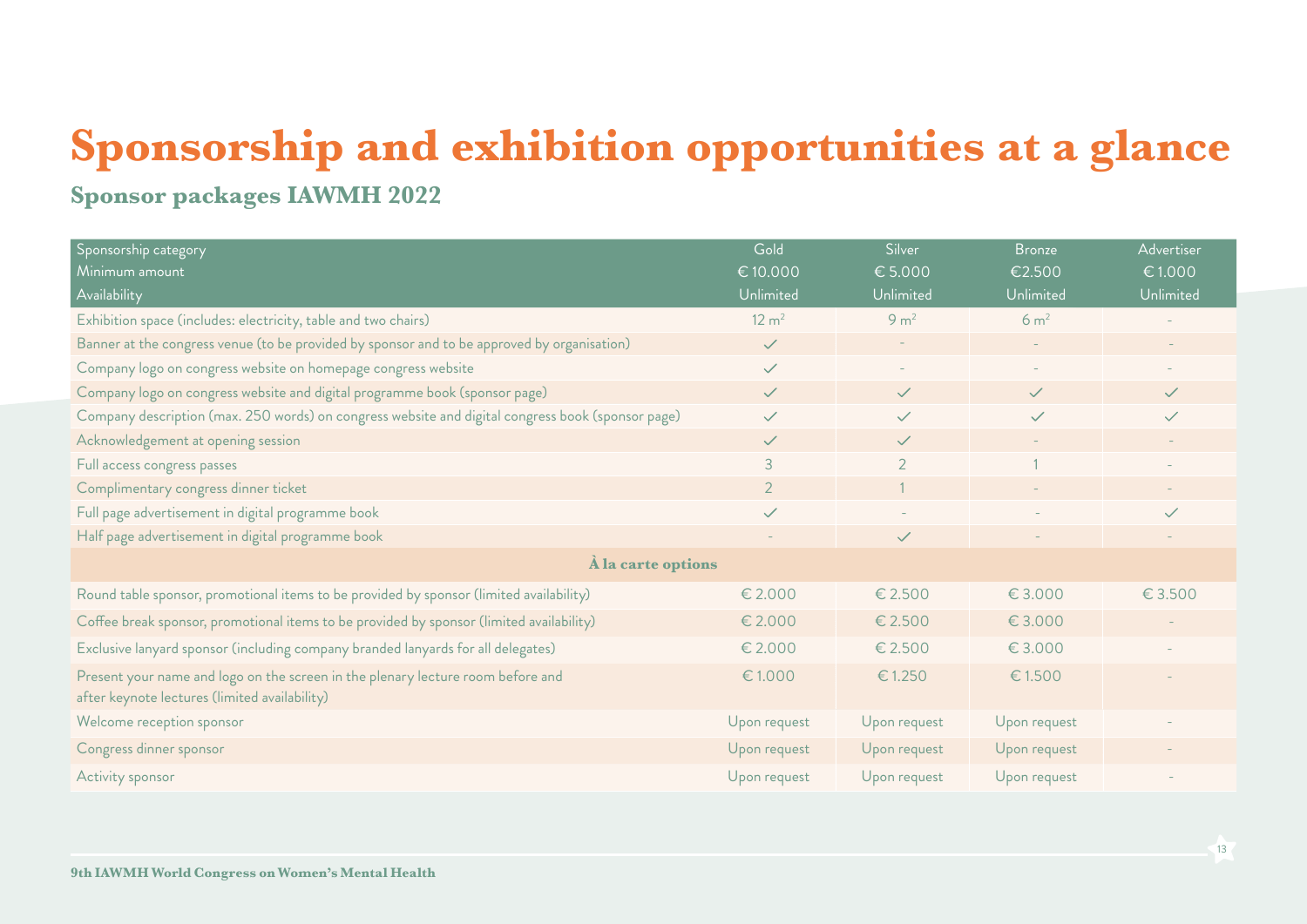## **Gold Sponsor**

## **Minimum amount: € 10.000**

**This sponsorship opportunity is the sure-fire way to put your name at the forefront of the IAWMH 2022 conference. The Gold sponsorship package includes exclusive marketing opportunities and guarantees maximum exposure. Take advantage of being our most valued sponsor with premium benefits during the congress.** 

**The Gold Sponsor package includes:**

### **Exhibit Elements**

- Exhibition space (includes: electricity, table, two chairs, Wi-Fi, standard carpet and a waste basket)
- $\bullet$   $\,$  12 m $^2$  booth space in the Expo Foyer
- Inclusion on the expo hall floorplan (website / in program)

### **Access**

- 3 Full conference access passes
- 2 Complimentary congress dinner ticket

## **Branding & Communication**

- Hanging one (1) banner in the conference venue
- Acknowledgement at the opening ceremony
- Company logo on the conference website (home page)
- Company logo & URL on the conference website (sponsor page)
- Company description on website sponsor page (max. 250 words)
- Social media recognition

### **Social Elements**

- Possibility to sponsor a Round table at additional cost (first choice!)
- Possibility to sponsor the Congress dinner at additional cost (first choice!)
- Possibility to sponsor a Coffee break from the 'à-la-carte' items

## **Digital Conference Program Book**

• Full page advertisement in digital programme book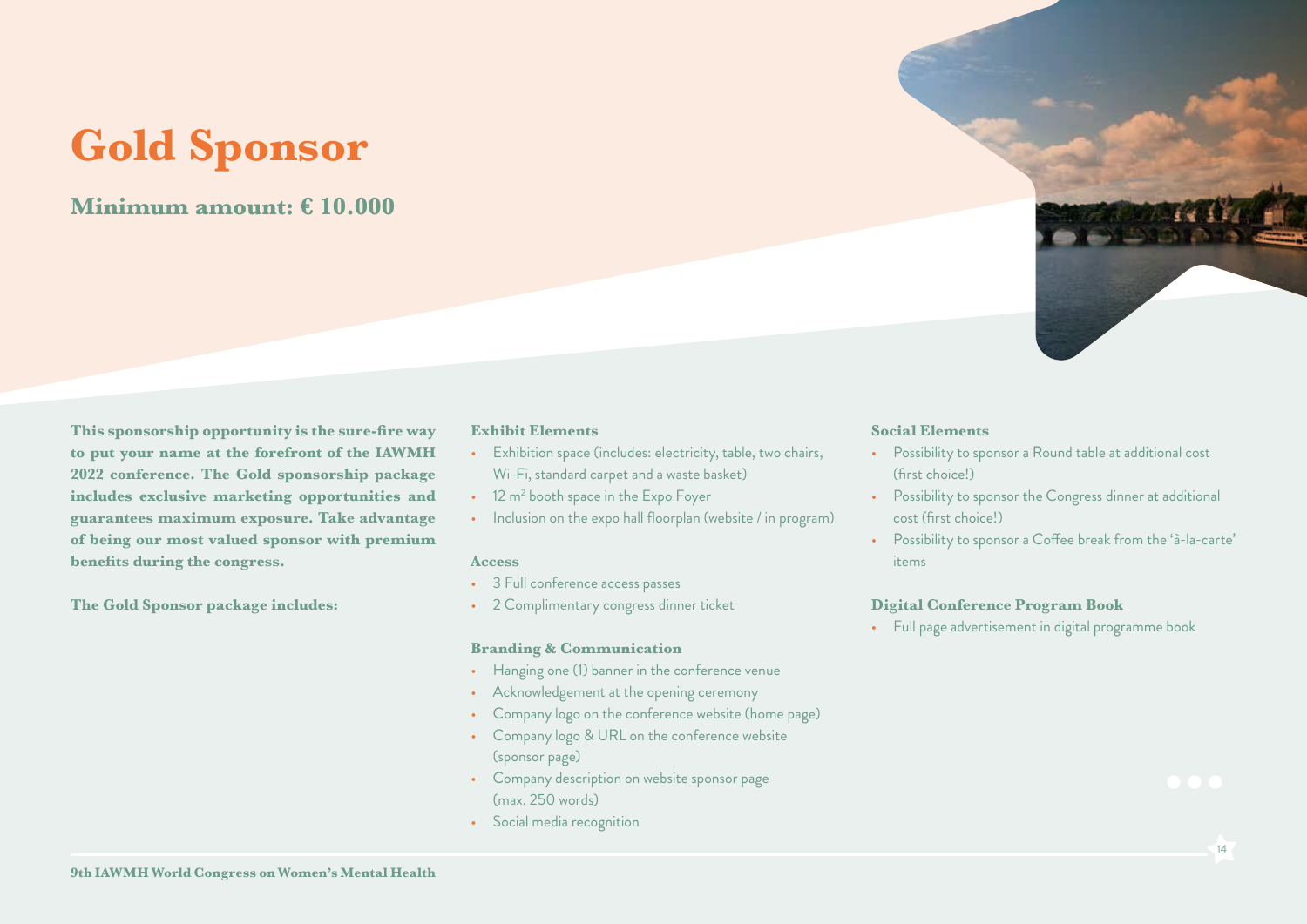## **Silver Sponsor**

## **€ 5.000**

**Get the full-spectrum sponsorship platform to spread your marketing message and expand brand awareness. Silver Sponsors will capture the attention of attendees with a prominent location in the Expo Foyer.**

**The Silver Sponsor package includes:**

#### **Exhibit Elements**

- Exhibition space (includes: electricity, table, two chairs, Wi-Fi, standard carpet and a waste basket)
- $\bullet$   $\,$  9 m $^2$  booth space in the Expo Foyer
- Inclusion on the expo hall floorplan (website / in program)

### **Access**

- 2 Full conference access passes
- 1 Complimentary congress dinner ticket

## **Branding & Communication**

- Acknowledgement at the opening ceremony
- Company logo & URL on the conference website (sponsor page)
- Company description on website sponsor page (max. 250 words)
- Social media recognition

#### **Social Elements**

- Possibility to sponsor a Round table at additional cost
- Possibility to sponsor the Congress dinner at additional cost
- Possibility to sponsor a Coffee break from the 'à-la-carte' items

## **Digital Conference Program Book**

• Half page advertisement in digital programme book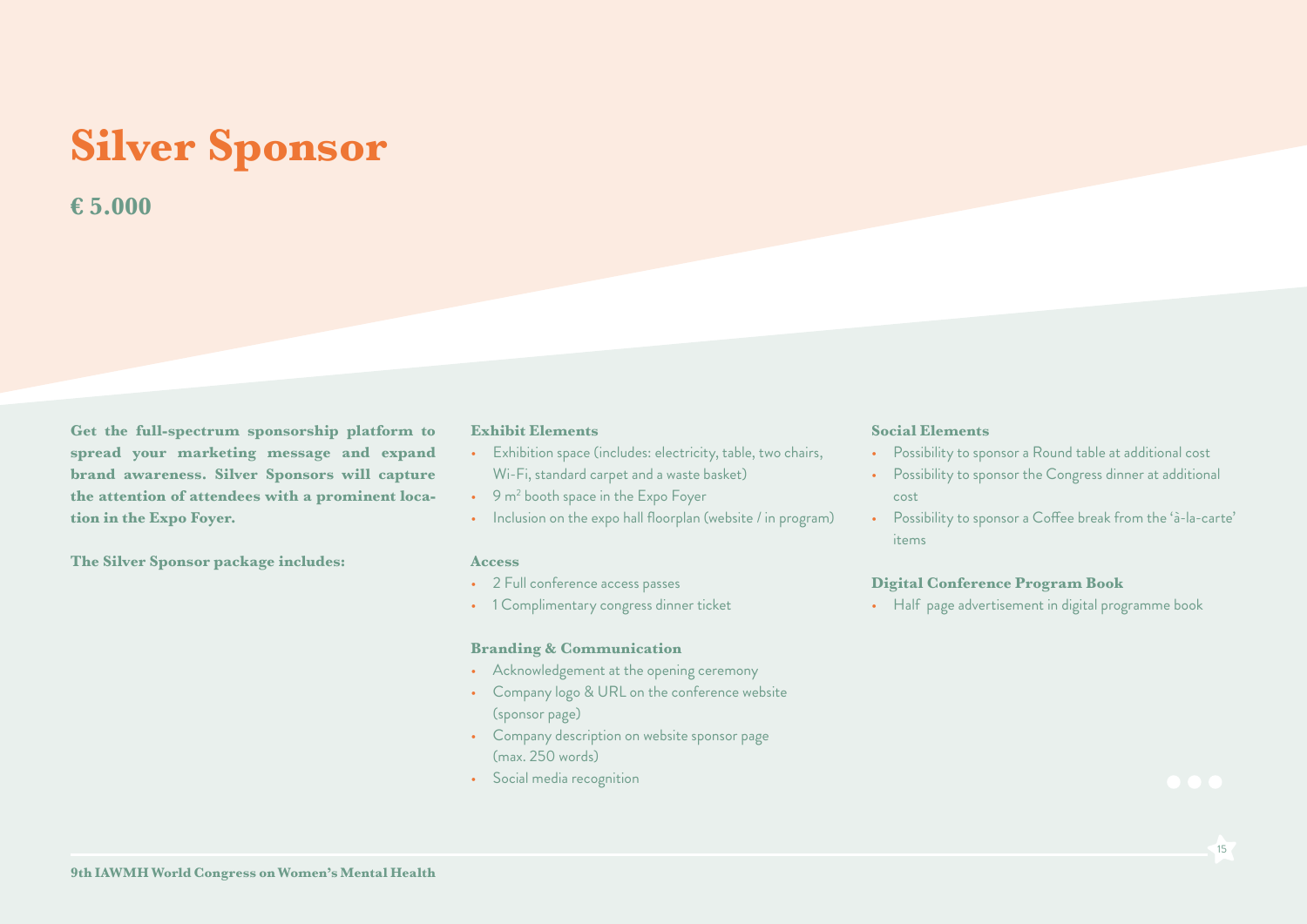## **Bronze Sponsor**

## **€ 2.500**

**Get noticed! Boost your business and make a lasting impact as a Bronze Sponsor. Get a guaranteed space in our Expo Foyer and showcase your brand.**

**The Bronze Sponsor package includes:**

### **Exhibit Elements**

- Exhibition space (includes: electricity, table, two chairs, Wi-Fi, standard carpet and a waste basket)
- $\bullet$  6 m $^2$  booth space in the Expo Foyer
- Inclusion on the expo hall floorplan (website / in program)

### **Access**

• 1 Full conference access passes

### **Branding & Communication**

- Company logo & URL on the conference website (sponsor page)
- Company description on website sponsor page (max. 250 words)
- Social media recognition

## **Social Elements**

• Possibility to sponsor a Round table at additional cost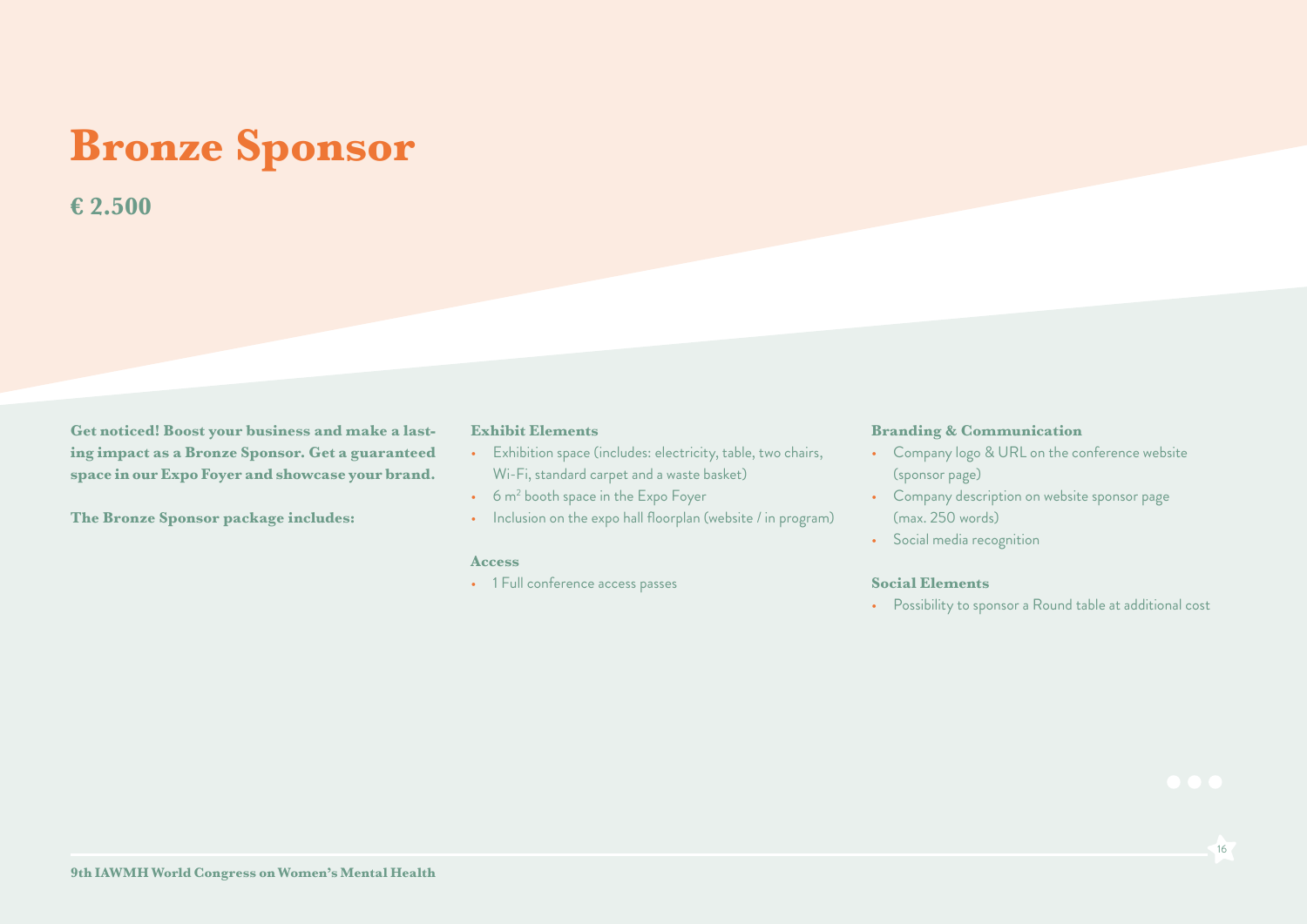## **Advertiser Sponsor**

## **€ 1.000**

**Imagine your name and message digitally displayed during preparation and throughout the conference repeatedly, during event hours to all attendees.** 

**The Advertiser package includes:**

### **Branding & Communication**

- Company logo & URL on the conference website (sponsor page)
- Company description on website sponsor page (max. 250 words)
- Social media recognition

### **Social Elements**

• Possibility to sponsor a Round table at additional cost

## **Digital Conference Program Book**

• Full page advertisement in digital programme book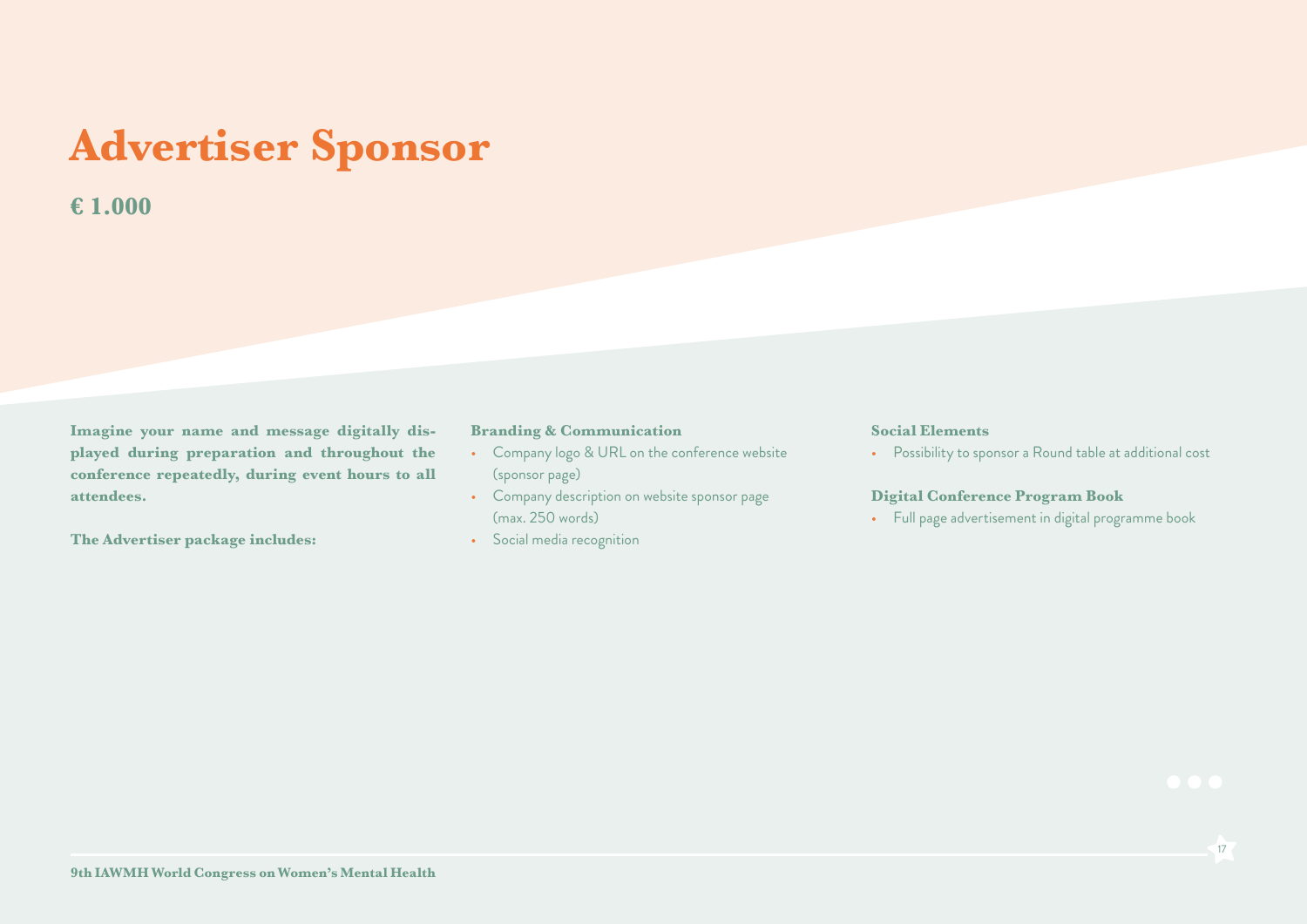## **À-la-carte items**

**We've put together a diverse menu of sponsorship opportunities, but sometimes you crave a little something extra. Customize your sponsorship experience by purchasing à la carte enhancements. These are designed to promote brand awareness, drive booth traffic and engage attendees.** 

**Availability is on a first-come first-served basis.**

## **Round table sponsor, promotional items to be provided by sponsor**

As the name sponsor of a Round Table session you will have the opportunity to distribute a piece of collateral or small gift at the beginning of the day.

- Company name mentioned at conference program at specific Round table
- Possibility to pass pre-approved collateral/ gift at Round table session

Availability: 4

## **Coffee break sponsor, promotional items to be provided by sponsor**

As the name sponsor of a coffee break you will have the opportunity to distribute a piece of collateral or small gift at the coffee gathering and place your company banners.

- Company name mentioned at conference program at specific coffee break
- Co-branded serve ware to be provided by the sponsor
- Possibility to pass pre-approved collateral/ gift at attendee breaks

Availability: 5

### **Exclusive lanyard sponsor**

Your company logo will be placed on lanyards distributed to all IAWMH 2022 delegates.

• Company branded lanyards Availability: 1

 **Present your name and logo on the screen in the plenary lecture room before and after keynote lectures** 

Availability: Limited

### **Welcome reception sponsor**

Become the main sponsor for the IAWMH2022's welcome reception.

• Item will be tailor made, contact us for more information

### **Congress dinner sponsor**

Become the main sponsor for the IAWMH2022's conference dinner.

• Item will be tailor made, contact us for more information

#### **Activity sponsor**

Become the main sponsor for the IAWMH2022's social activity.

• Item will be tailor made, contact us for more information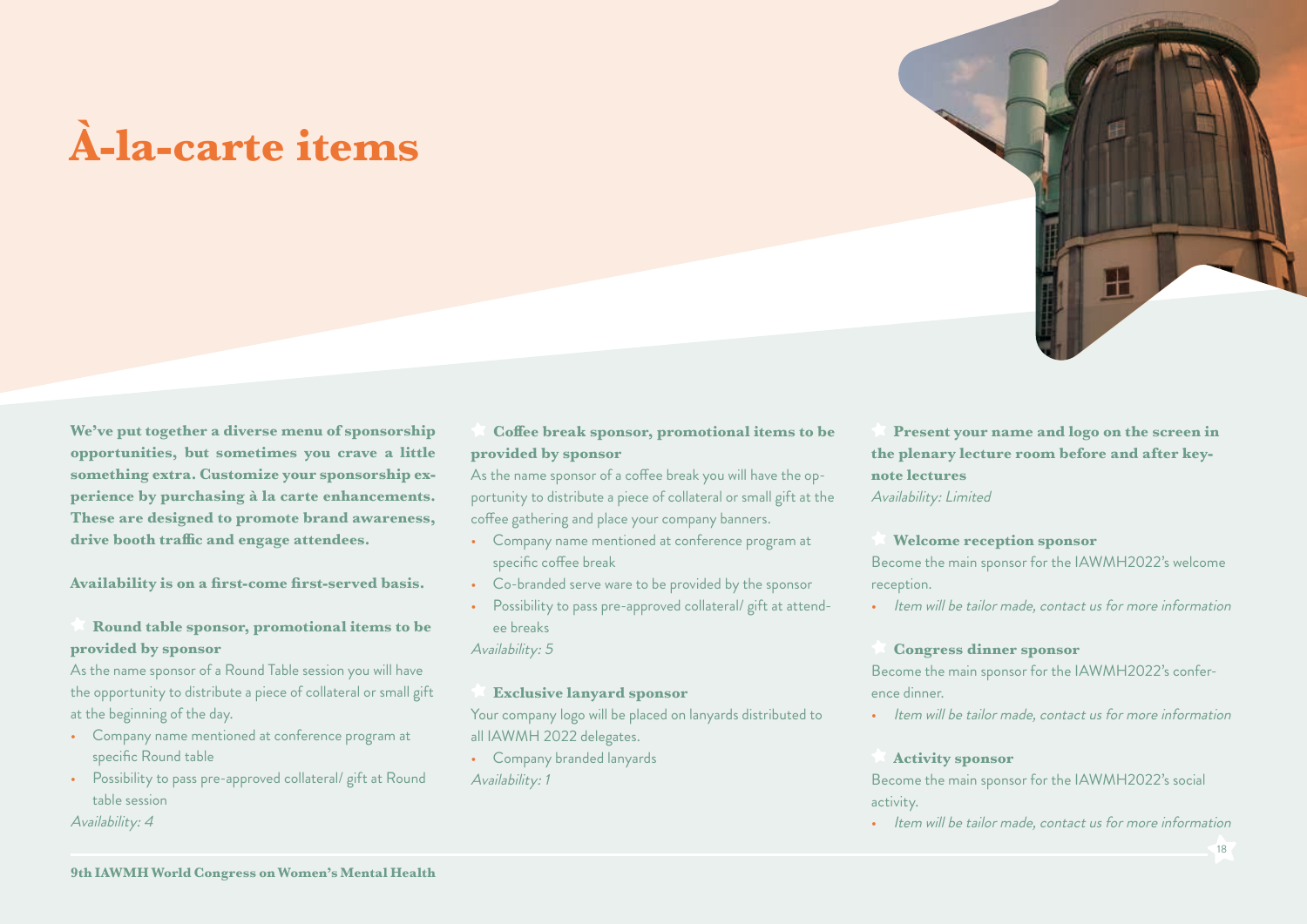## **Floorplan Expo Foyer**

1.4 1.1 1.2 **1.3** 1.3 1.5 Forum Passage **Forum Passage Forum Passage** 1.6  $K$ Trajectum North 1.7 1.8 はわし 1.9 Expo Foyer  $\frac{1}{1}$ Auditorium 1  $\begin{array}{c} \frac{1}{\sqrt{2}} \\ \frac{1}{\sqrt{2}} \end{array}$  $|\hat{\mathbb{U}}| \hat{\mathbb{V}}$  $\overline{\mathbb{F}}$ ↑ まし **Stage**  $|\mathbb{\hat{U}}|\mathbb{\hat{V}}|$  $\sqrt{4}$ Brightlands **Auditorium 2** 1.10 Foyer  $\mathbb{I}$  $\mathbb{H}$ Trajectum South

**The floorplan of the Expo Foyer is being created as we speak. To reserve your spot in the Expo Foyer please note first come first serve.**